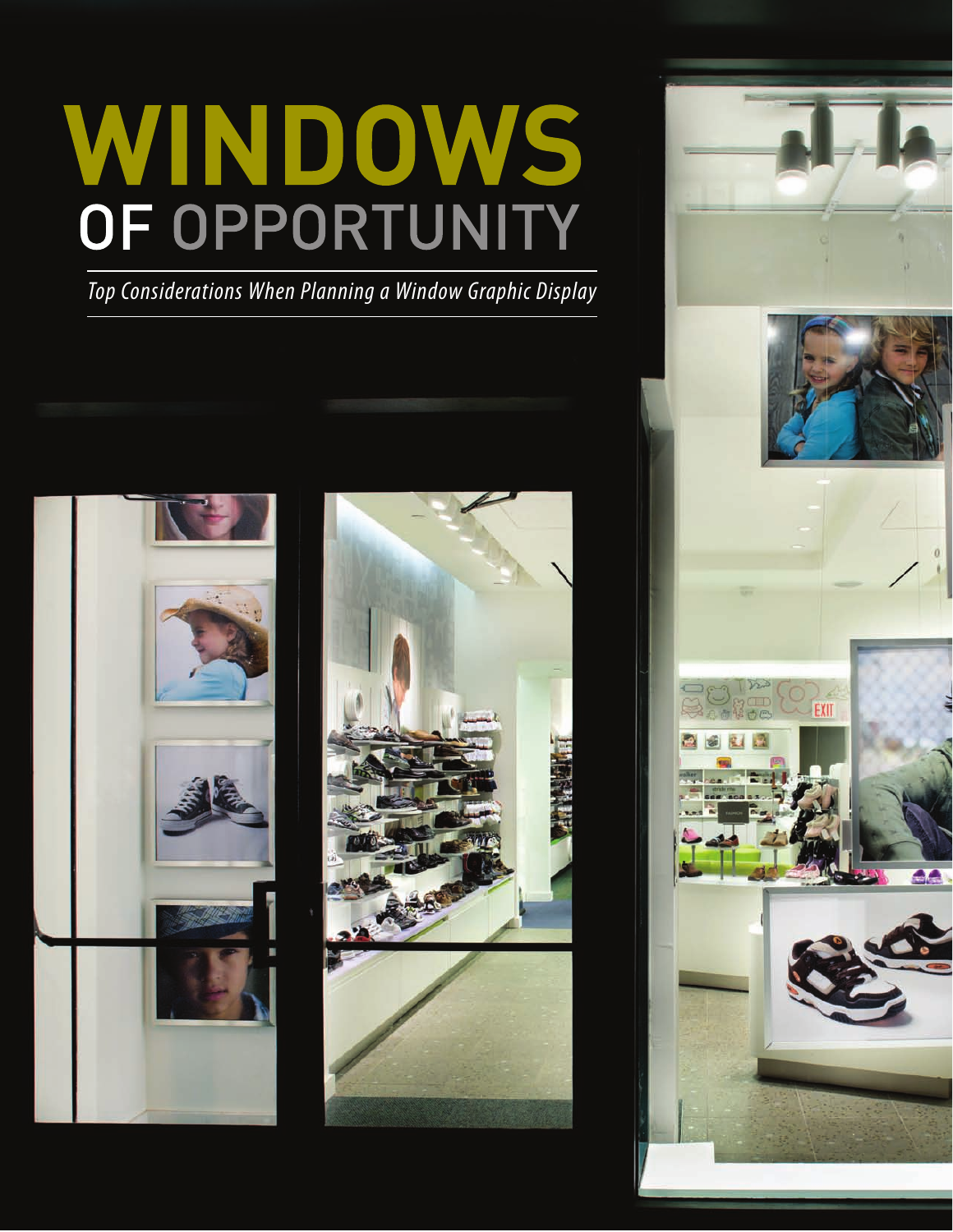

# **Melissa Santos, Director of Marketing for Rose Displays, Ltd. shares her perspective on what it takes to design award-winning Window Displays.**

It's been said that windows are your store's billboard to the world. Windows are among the first things shoppers see when they walk or drive by your store, so they are the ideal place to capture shoppers' attention. With a well-designed graphics program, they can truly live up to their promise as windows of opportunity to help you bring customers into your store and drive sales.

Store windows are like billboards in another way, and that's where the challenge with window graphics begins. As with actual billboards, you have only about three seconds to make sure shoppers grasp the essential "message" about the store. That's a very short time to effectively communicate your brand, showcase your merchandise to entice the shopper, and convey the most important information in a way that's compelling and relevant to your target audience. Everything must be planned in such a way that you best utilize those few seconds to get the job done.

In addition, creating a window display program comes with a unique set of logistical issues. Visual display professionals must contend with a variety of concerns starting with the limited amount of space in the window box or window area in which one can hang the displays and change-out graphics. Adding to that is the difficulty of designing a program appropriate for varying ceiling heights in individual stores, and dealing with thermal issues that affect the type of signware™ that you should use.

*Rose Displays, a leader in signware solutions for more than 30 years, offers the following tips to help you create the greatest "window of opportunity" for your stores.*

# **Start by identifying your goals.**

As with all plans, the first step is to be sure you are clear about your objectives for the program. There's great truth to the maxim that if you don't know where you're going, any road will take you there. The same applies to creating a roadmap for your window graphics program.

The first question to answer is, "What do I want this program to do?" Are you looking to create a window graphics program whose primary purpose is to establish or reinforce your brand? Will it rely more on visual images than copy? This type of program may not demand the same frequency of graphics change-outs as a program that involves notices of special offers or sales. It may, however, suggest a program that incorporates specific aspects that reinforce your brand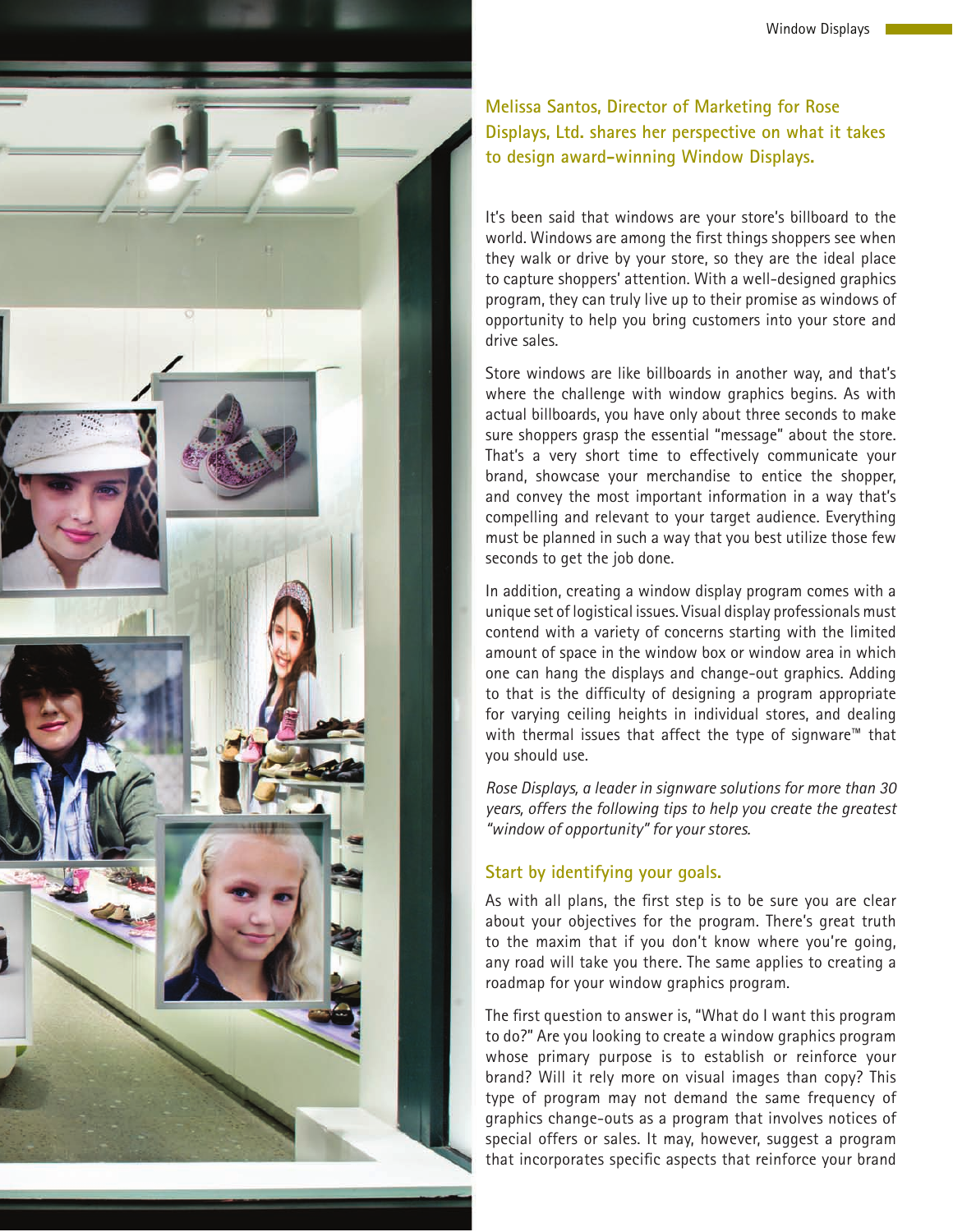

identity. Signware with custom colors or distinctive finishes can enhance the look of your graphic displays.

Is your goal to create a seasonal theme or promote special sales and promotional offers? If so, you may need to plan for more changes in the graphics, so you will want to plan for signware that features ease of use as the top consideration.

Do you want to create dimensional displays, or will your program be hung in a single plane? If you choose a more dimensional design, you will need to determine the best hanging options for this space or select floor stands that work well in this environment.

This step also involves understanding your target audiences and their expectations about their shopping experience. Who are you trying to reach? Are they Baby Boomers, Gen X, Gen Y or even Gen Z? What are their expectations about your store, and what do you want to convey – a trendy or edgy image or one that's more classic? This also plays into the type of graphics you'll choose and what your window program needs to communicate.

Keep in mind that effective store windows can help circumvent issues with exterior signage ordinances or restrictions of signage on historic buildings. As we explain below, great window displays, such as illuminated frames, can create tremendous impact in cases where exterior signage is not an option. So having the right plan in place can help you achieve multiple goals.

#### **Determine how you will hang your graphics.**

There are many choices, from hanging them from the ceiling (the most common method) to mounting them on a wall in the window area.

If you want to mount graphics from a wall, choose a product that offers customizable pole length and ease of installation. For example, Rose Displays' Off-the-Wall™ Brackets are designed specifically for this purpose, and they can be cut in any lengths from 3" – 12".

If you choose to hang graphics from the ceiling, you'll need to determine what kind of ceilings are in your stores. Are they open, hard, grid or faux? Ceilings with three or four parallel tracks offer the potential to create a feeling of depth and dimensionality in the display. Products like Rose Displays' Butterfly™ Track allow for great versatility in sign placement. This system is designed with easy-to-use hangers, and lets you effortlessly move your graphics left-to-right or frontto-back. Moveable tracks allow for sign display flexibility, so this type of hanging option is ideal for keeping window boxes fresh.

If you are using standard grid ceilings, consider that there are some weight constraints with the graphics. Also be sure to use a hanging system that will keep the graphics level.

### **Create a plan that offers work-arounds for varying ceiling heights.**

Dealing with varying ceiling heights is a challenge for visual display professionals. The configuration of stores throughout a chain can differ widely, and it is difficult to track down the specs for each store. However, sending a variety of solutions to each store wastes dollars and materials.

If you are planning a roll-out, it is wise to work with a signware partner that offers products specifically designed to accommodate different ceiling heights and configurations, and who can help develop a kit that offers flexibility.

For example, Rose Displays' Adjustable Cable System features Spider™ Rings that allow you to adjust the cable length in 3" increments with a simple wrap around the ring. Each Ring can hold up to 10 wraps for 30" of adjustability.

Ziplines, which offer 60" of cable adjustable in 3" increments, also make it easy to change the height of your graphics. This system is easy to attach and reposition on standard grid ceilings and also works with Butterfly Tracks.

Ideally, your supplier will offer kitting, easy to follow instruction sheets, and post-sales support to make this process simple for store personnel.